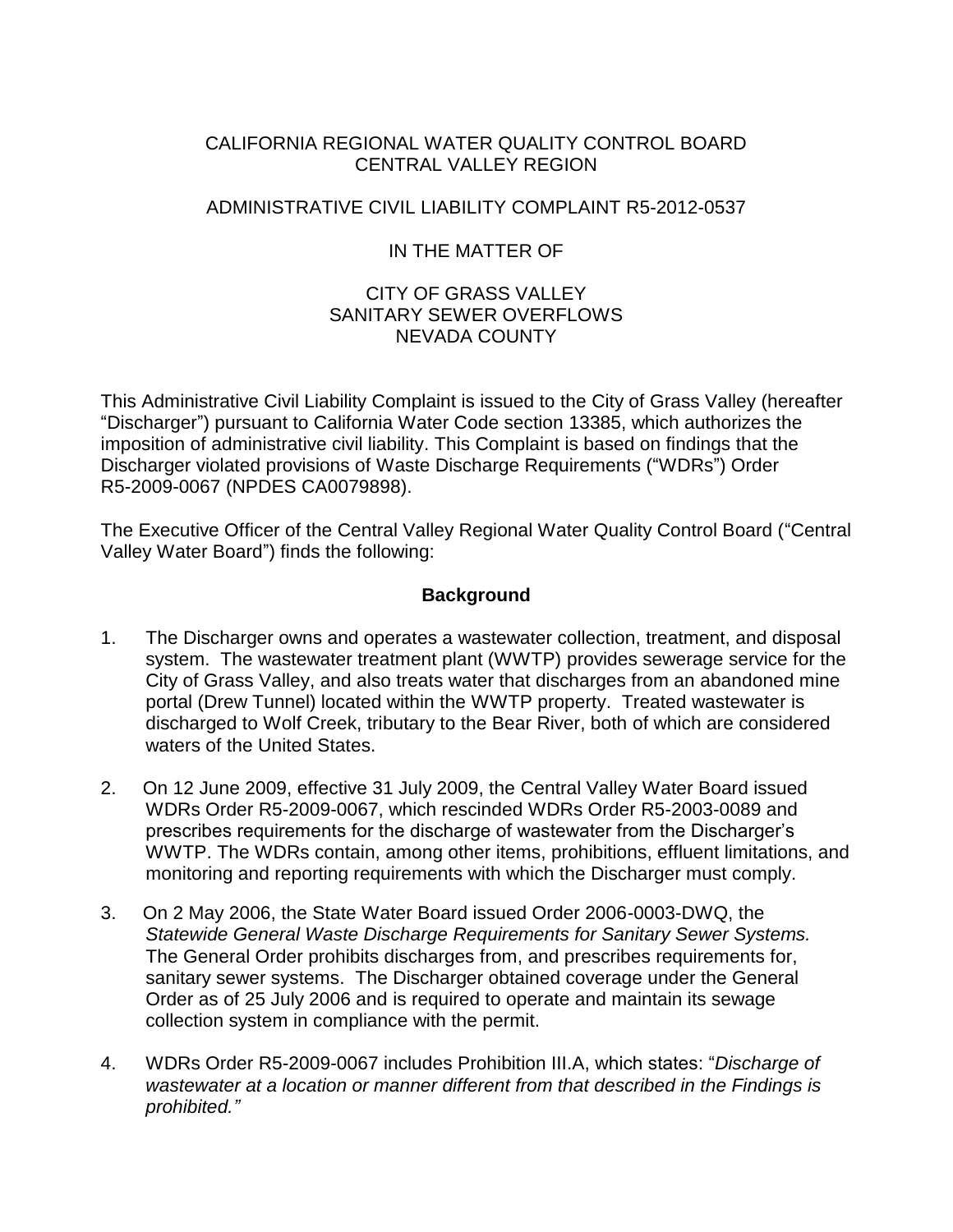### Chronology of Relevant Events<sup>1</sup>

- 5. On 19 October 2011, the Discharger notified the Central Valley Water Board of a sanitary sewer overflow (SSO) that occurred at a lift station at 100 Joyce Drive. After investigation<sup>2</sup>, the Discharger reported that the SSO started on 18 October 2011 and that approximately 67,000 gallons of raw sewage was released from the lift station. The Discharger was able to recover approximately 60 gallons of the spill; however, an estimated 66,940 gallons of reached Wolf Creek. The spill was due to human error during upgrades to the lift station. When the crew left for the night, a power switch was not turned on and therefore there lift station pumps were unable to operate. In addition, the battery backup system for the auto dialer did not function because the battery terminals were corroded. The spill was reported and stopped after the crew reported to work the next morning.
- 6. On 16 March 2012, the Discharger notified the Central Valley Water Board of an SSO that occurred from a manhole near 450 Mill Street. The Discharger determined that 120 gallons of raw sewage was spilled over an hour period. The spill reached a storm drain which empties into Wolf Creek. According to the spill report, the spill was a result of excessive quantities of rain in a short period of time, and infiltration into the sewer system that exceeded the sewer system's capacity.
- 7. On 16 March 2012, the Discharger notified the Central Valley Water Board of another SSO that occurred from a manhole near 450 Mill Street. The Discharger determined that 900 gallons of raw sewage spilled over an hour period. The spill reached a storm drain which empties into Wolf Creek. According to the spill report, the spill was the result of a rain event that exceeded the Discharger's sewer system capacity.
- 8. On 19 March 2012, the Discharger notified the Central Valley Water Board of an SSO that occurred from a private lateral cleanout near 535 East Main Street. The Discharger determined that 3,600 gallons of raw sewage spilled. The Discharger was able to recover approximately 50 gallons, but 3,550 gallons reached a storm drain that connects to Matson Creek and Wolf Creek. The spill lasted for 2.5 days, and was a result of a plugged main line. According to the spill report, a large rain event occurred during this period which may have contributed to the event.

# Regulatory Authority and Alleged Violations

l

9. As described above, the Discharger discharged untreated sewage to waters of the United States in violation of Prohibition III.A of WDRs Order R5-2009-0067.

 $1$  Findings 5 through 8 are summarized from the electronic self monitoring reports submitted by the Discharger to the CIWQS Sanitary Sewer Overflow Database. These reports are available to the public at http://www.waterboards.ca.gov/water\_issues/programs/ciwqs/publicreports.shtml#sso.

 $2^{2}$  Described in the Discharger's 9 January 2012 response to the Board's 12 December 2012 Notice of Violation.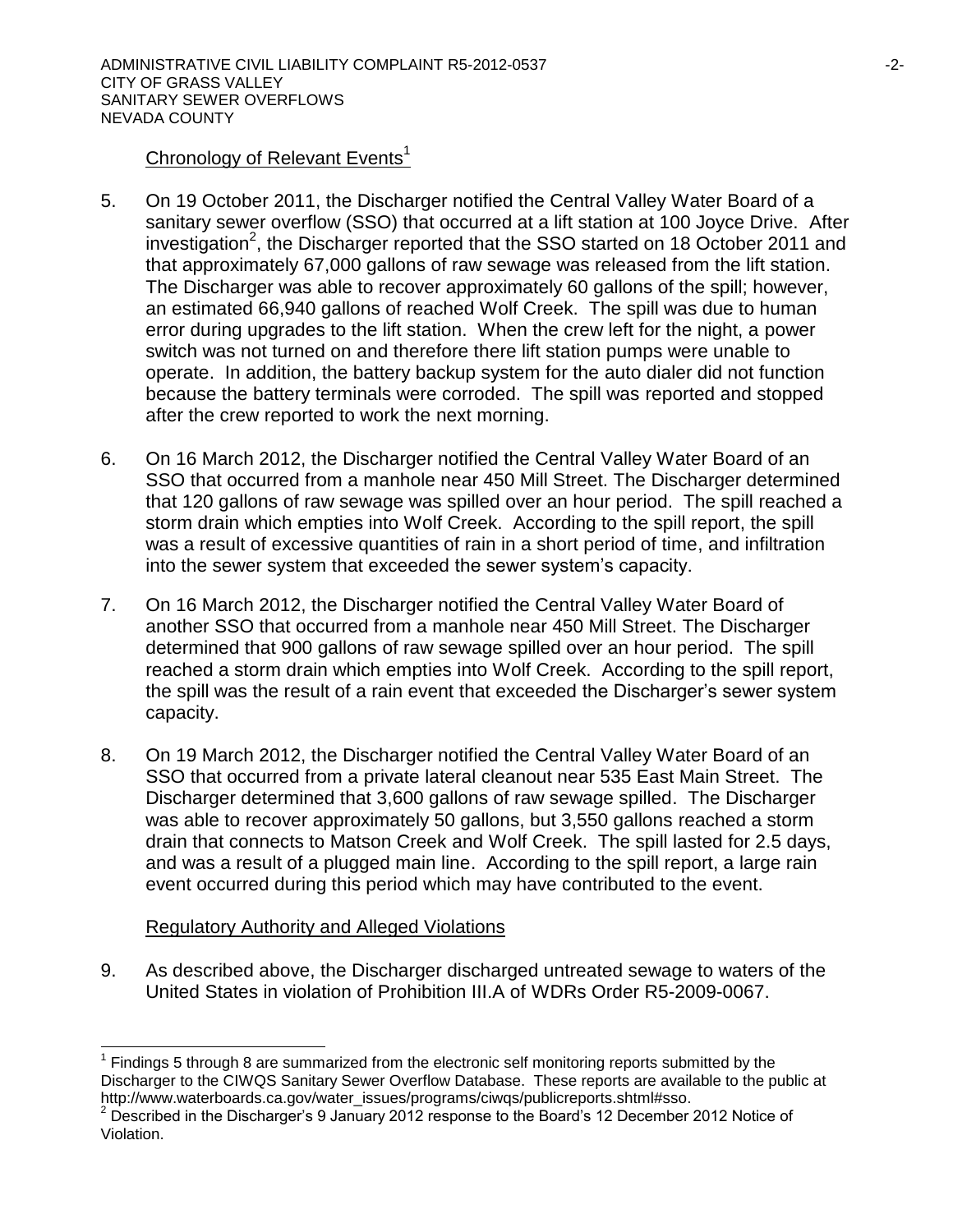10. Water Code section 13376 states, in part:

A person who discharges pollutants or proposes to discharge pollutants to the navigable waters of the United States ... shall file a report of the discharge in compliance with the procedures set forth in Section 13260..." and "The discharge of pollutants…except as authorized by waste discharge requirements [NPDES permit]…is prohibited.

- 11. Order R5-2009-0067 does not allow the discharge of raw sewage. Therefore, by failing to file a report of waste discharge as set forth in Water Code section 13276 for these four SSOs, and failing to obtain an NPDES permit authorizing these four SSO discharges prior to the causing the discharges described in the above Findings, the Discharger has violated Water Code sections 13376 and 13385(a)(1) and/or section 13385(a)(2). Water Code section 13385(c) authorizes the imposition of administrative civil liability for such violations.
- 12. The Discharger violated WDRs Order R5-2009-0067 Prohibition III.A and Water Code section 13385(a)(2) during the four discharges described in Findings 5 through 8, above. The Discharger is liable pursuant to Water Code section 13385(c).

### **REGULATORY CONSIDERATIONS**

- 13. The *Water Quality Control Plan for the Sacramento River and San Joaquin River Basins, Fourth Edition* (hereafter Basin Plan) designates beneficial uses, establishes water quality objectives, contains implementation plans and policies for protecting waters of the basin, and incorporates by reference plans and policies adopted by the State Water Resources Control Board.
- 14. Surface water drainage from the plant is to Wolf Creek, which is a tributary to the Bear River.
- 15. The Basin Plan designates the beneficial uses of the Bear River as municipal and domestic supply; agricultural supply; hydropower generation; water contact recreation; noncontact water recreation; warm freshwater habitat; cold freshwater habitat; ground water recharge; freshwater replenishment; migration of aquatic organisms; spawning, reproduction and/or early development; and wildlife habitat.
- 16. Administrative civil liabilities may be sought and imposed for violations of a discharger's WDR permit and/or applicable Board orders pursuant to the procedures described in Water Code section 13323. This Administrative Civil Liability Complaint alleges the Discharger's acts and/or failure to act constitutes violations of the WDRS R5-2009-0067, and seeks administrative civil liabilities under Water Code section 13385.
- 17. Issuance of this Administrative Civil Liability Complaint to enforce Division 7, Chapter 5.5 of the Water Code is exempt from the provisions of the California Environmental Quality Act (Pub. Resources Code § 21000 et seq.), in accordance with California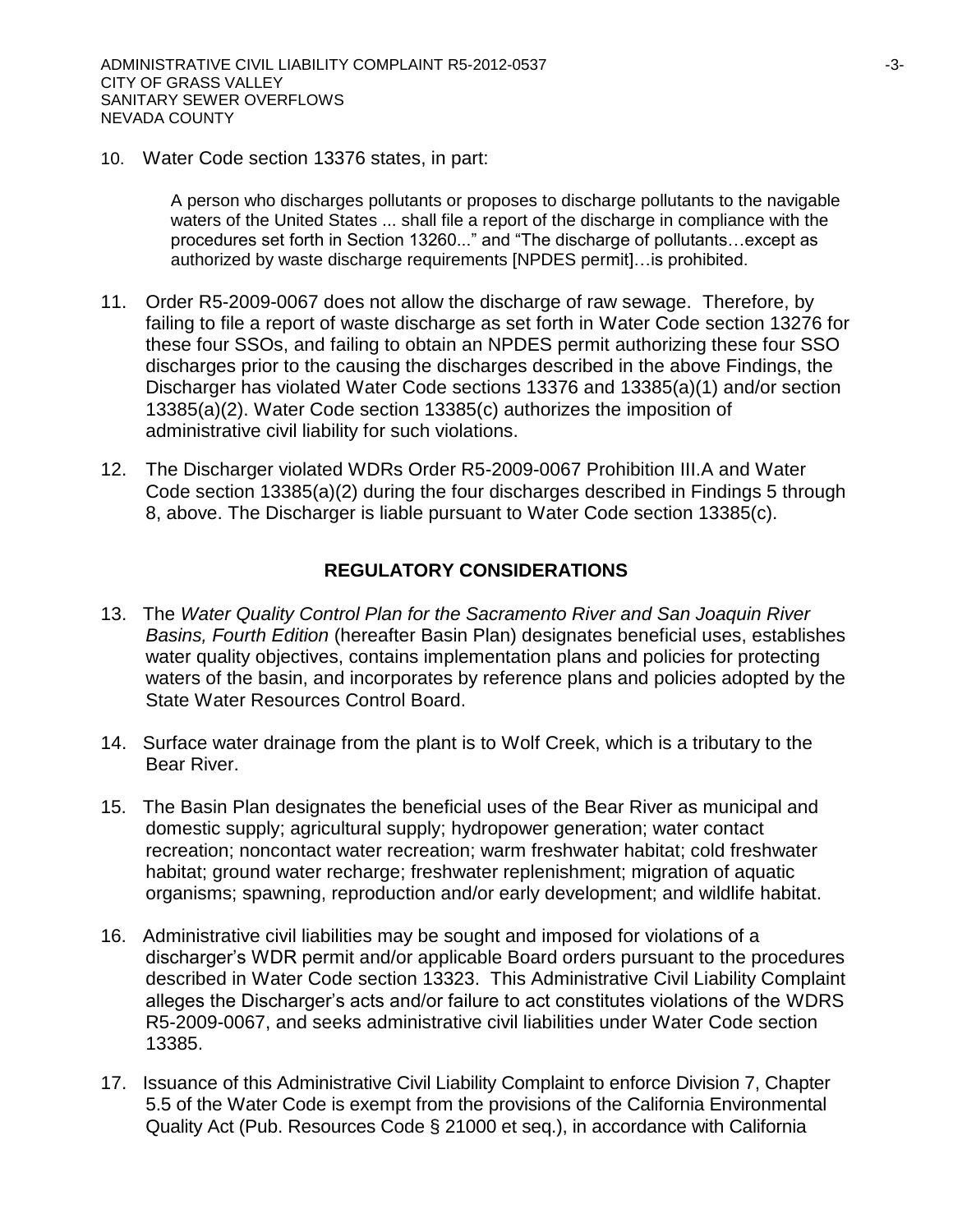Code of Regulations, title 14, sections 15307, 15308, 15321(a)(2) and all applicable law.

### **CALCULATION OF CIVIL LIABILITIES UNDER WATER CODE SECTION 13385**

18. California Water Code section 13385 states, in relevant part:

(a) A person who violates any of the following shall be liable civilly in accordance with this section:

- (1) Section 13375 or 13376.
- (2) A waste discharge requirement . . .

(c) Civil liability may be imposed administratively by the state board or a regional board pursuant to Article 2.5 (commencing with Section 13323) of Chapter 5 in an amount not to exceed the sum of both of the following:

(1) Ten thousand dollars (\$10,000) for each day in which the violation occurs.

(2) Where there is a discharge, any portion of which is not susceptible to cleanup or is not cleaned up, and the volume discharged but not cleaned up exceeds 1,000 gallons, an additional liability not to exceed ten dollars (\$10) multiplied by the number of gallons by which the volume discharged but not cleaned up exceeds 1,000 gallons.

(e) At a minimum, liability shall be assessed at a level that recovers the economic benefits, if any, derived from the acts that constitute the violation.

- 19. **Maximum Civil Liability for Discharge to Surface Waters:** Per Water Code section 13385, civil liability administratively imposed by the Central Valley Water Board may not exceed \$10,000 per violation per day, plus \$10 per gallon for each gallon of waste discharged over 1,000 gallons. The Discharger spilled 71,510 gallons of raw sewage over a six day period. As shown in Attachment A to this Complaint, over the seven days of spills, a total of 68,490 gallons were discharged in excess of 1,000 gallons per spill event. Therefore, at \$10 per gallon for discharges in excess of 1,000 gallons, and at \$10,000 per day for each day of the discharge, the maximum administrative civil liability that may be assessed pursuant to section 13385 is **seven hundred fifty four thousand nine hundred dollars (\$754,900)**.
- 20. **Minimum Civil Liability for Discharge to Surface Waters:** Pursuant to Water Code section 13385(e), civil liability, at a minimum, must be assessed at a level that recovers the economic benefits, if any, derived from the acts that constitute the violation. The Joyce Drive sanitary sewer overflow was due to human error and the failure to adequately maintain the backup system for the autodialer. The three other spills were due to a lack of capcity within the collection system. The economic benefit gained by non-compliance has been calculated using the US EPA's BEN model. The economic benefit is calculated to be approximately **twenty five**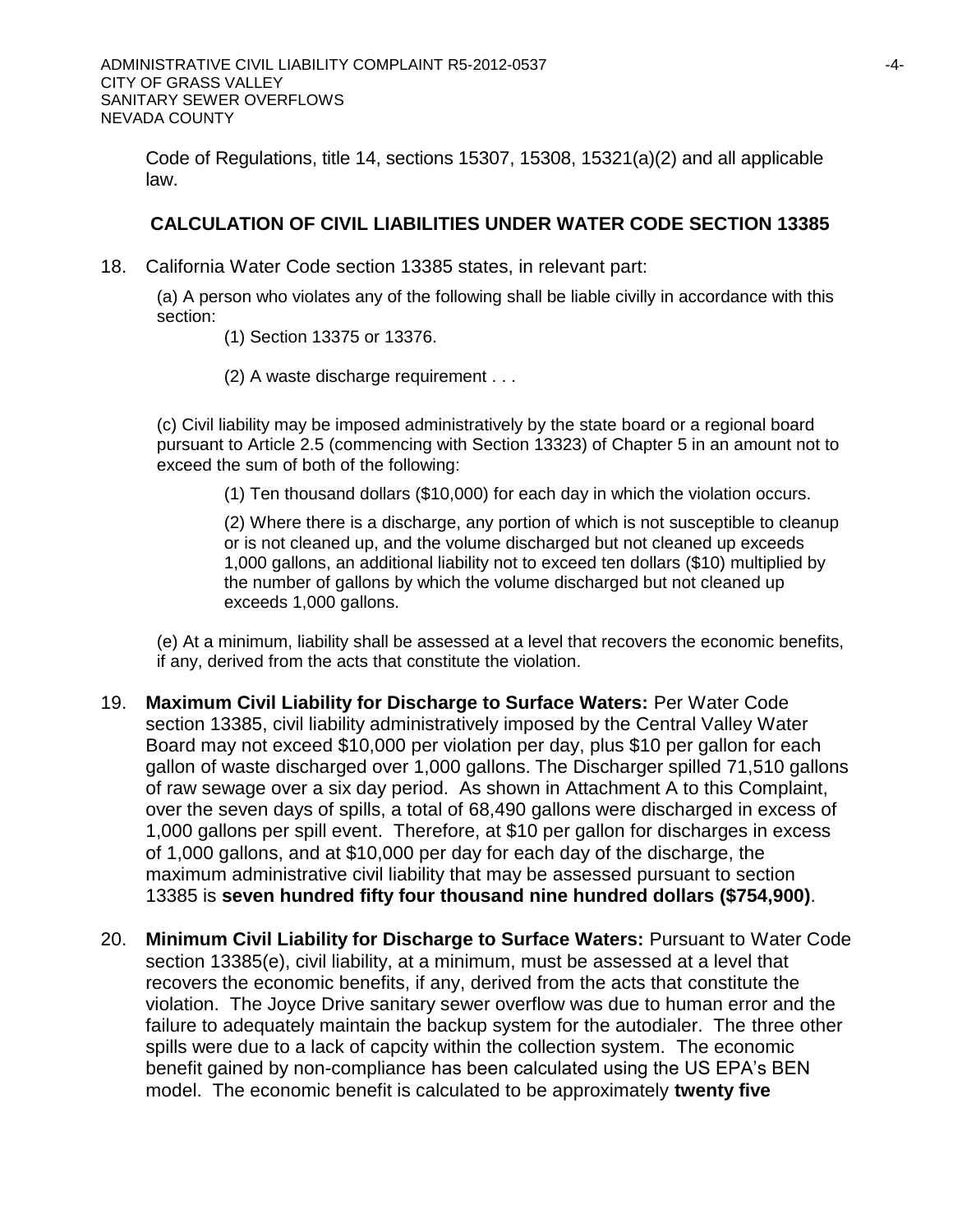**thousand five hundred sixty one dollars (\$25,561)**, which becomes the minimum civil liability which must be assessed pursuant to section 13385.

# **PROPOSED ADMINISTRATIVE CIVIL LIABILITY**

- 21. Pursuant to Water Code section 13385, subdivision (e), in determining the amount of any civil liability imposed under Water Code section 13385, subdivision (c), the Board is required to take into account the nature, circumstances, extent, and gravity of the violations, whether the discharges are susceptible to cleanup or abatement, the degree of toxicity of the discharges, and, with respect to the violator, the ability to pay, the effect on its ability to continue its business, any voluntary cleanup efforts undertaken, any prior history of violations, the degree of culpability, economic benefit or savings, if any, resulting from the violations, and other matters that justice may require.
- 22. On 17 November 2010, the State Water Board adopted Resolution No. 2009-0083 amending the Water Quality Enforcement Policy (Enforcement Policy). The Enforcement Policy was approved by the Office of Administrative Law and became effective on 20 May 2010. The Enforcement Policy establishes a methodology for assessing administrative civil liability. The use of this methodology addresses the factors that are required to be considered when imposing a civil liability as outlined in CWC sections 13327 and 13385(e). The entire Enforcement Policy can be found at: [http://www.waterboards.ca.gov/water\\_issues/programs/enforcement/docs/enf\\_policy\\_final11179.pdf](http://www.waterboards.ca.gov/water_issues/programs/enforcement/docs/enf_policy_final11179.pdf)
- 23. The recommended administrative civil liability was derived from the use of the penalty methodology in the Enforcement Policy, and Water Code sections 13327 and 13385(e), as explained in detail in Attachment B. The proposed civil liability takes into account such factors as the Discharger's culpability, history of violations, ability to pay and continue in business, and other factors as justice may require.
- 24. As described above, the maximum penalty for the violations is \$754,900 and the minimum penalty is \$25,561. The Enforcement Policy requires that the minimum liability imposed be at least 10% higher that the economic benefit so that liabilities are not construed as the cost of doing business and that the assessed liability provides a meaningful deterrent to future violations. Based on consideration of the above facts, after applying the penalty methodology, and considering the Discharger's ability to pay, the Executive Officer of the Central Valley Water Board proposes that civil liability be imposed administratively on the Discharger in the amount of **\$110,850**. The specific factors considered in this penalty are detailed in Attachment B.
- 25. Notwithstanding the issuance of this Complaint, the Central Valley Water Board retains the authority to assess additional penalties for violations of the requirements of the Discharger's waste discharge requirements for which penalties have not yet been assessed or for violations that may subsequently occur.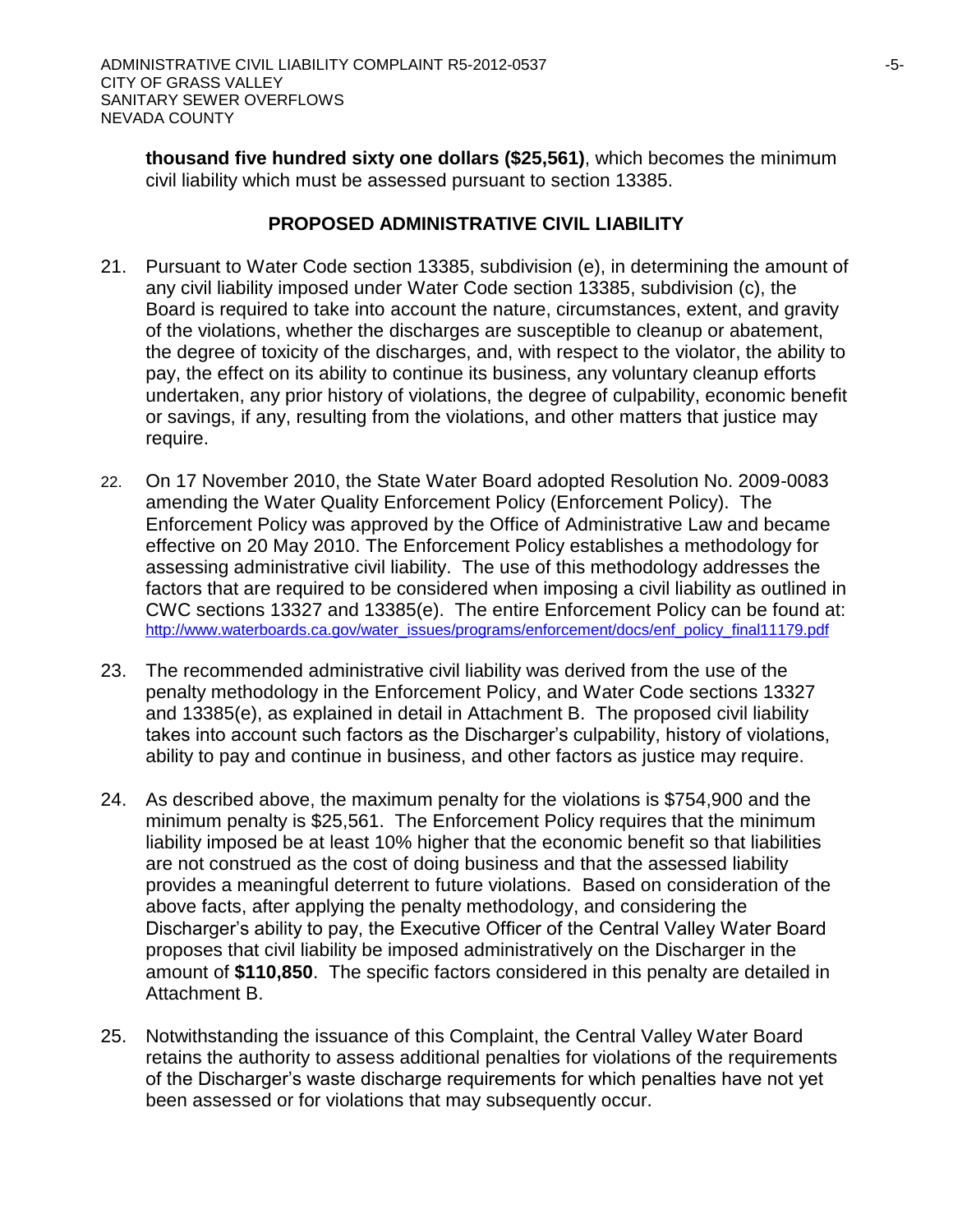# **CITY OF GRASS VALLEY IS HEREBY GIVEN NOTICE THAT:**

- 1. The Executive Officer of the Central Valley Water Board proposes that the Discharger be assessed an Administrative Civil Liability in the amount of **one hundred ten thousand eight hundred fifty dollars (\$110,850).** The amount of the proposed liability is based upon a review of the factors cited in CWC sections 13327 and 13385, as well as the State Water Resources Control Board's 2010 Water Quality Enforcement Policy, and includes consideration of the economic benefit or savings resulting from the violations.
- 2. A hearing on this matter will be conducted at the Central Valley Water Board meeting scheduled on **3/4/5 October 2012**, unless one of the following occurs by **6 August 2012:**
	- a) The Discharger waives the hearing by completing the attached form (checking the box next to Option #1) and returning it to the Central Valley Water Board, along with payment for the proposed civil liability of **one hundred ten thousand eight hundred fifty dollars (\$110,850)**; or
	- b) The Central Valley Water Board agrees to postpone any necessary hearing after the Discharger requests to engage in settlement discussions by checking the box next to Option #2 on the attached form, and returns it to the Board along with a letter describing the issues to be discussed; or
	- c) The Central Valley Water Board agrees to postpone any necessary hearing after the Discharger requests a delay by checking the box next to Option #3 on the attached form, and returns it to the Board along with a letter describing the issues to be discussed.
- 3. If a hearing is held, the Central Valley Water Board will consider whether to affirm, reject, or modify the proposed Administrative Civil Liability, or whether to refer the matter to the Attorney General for recovery of judicial civil liability.
- 4. If this matter proceeds to hearing, the Executive Officer reserves the right to amend the proposed amount of civil liability to conform to the evidence presented, including but not limited to, increasing the proposed amount to account for the costs of enforcement (including staff, legal and expert witness costs) incurred after the date of the issuance of this Complaint through completion of the hearing.

PAMELA C. CREEDON, Executive Officer

6 July 2012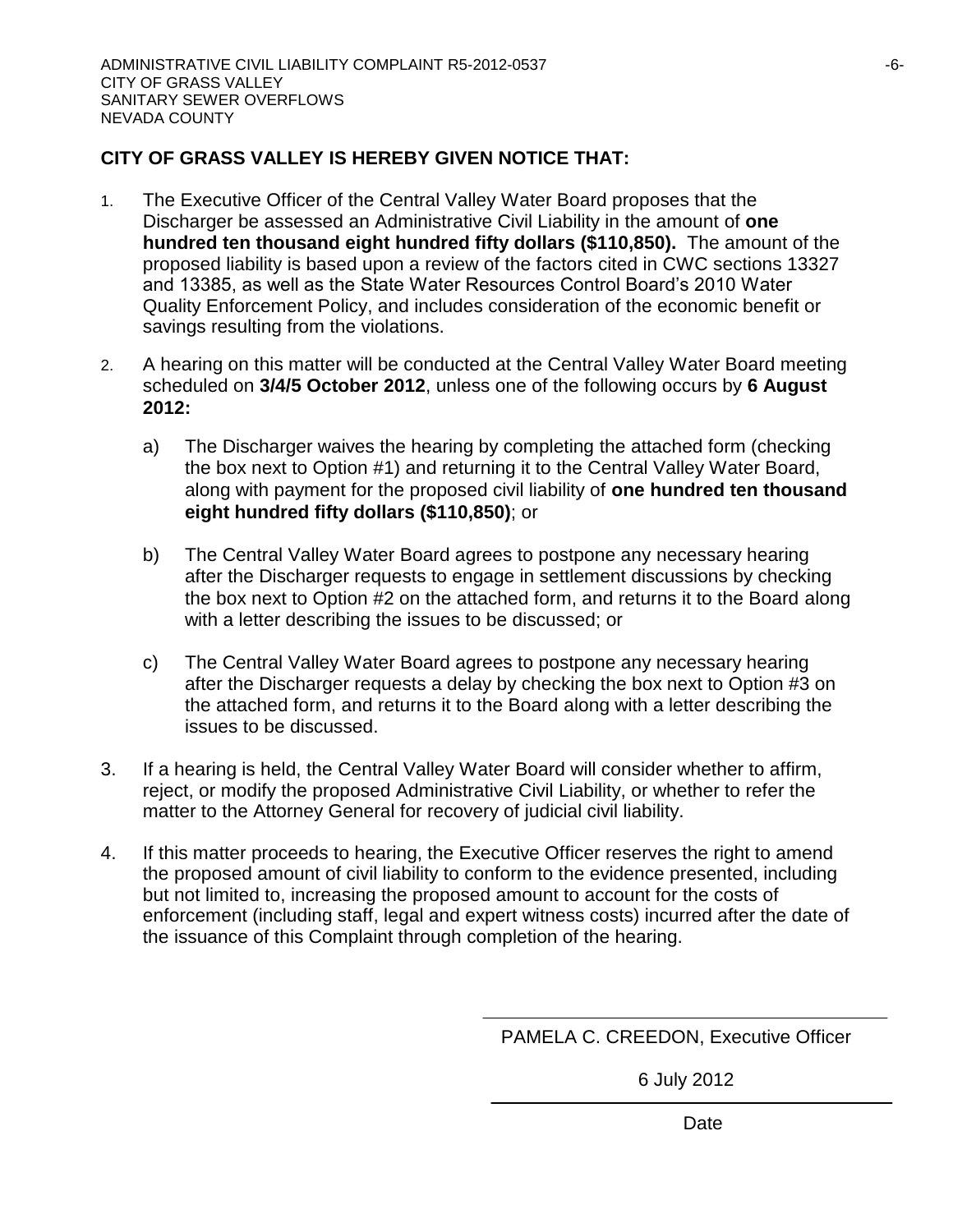Attachment A: Table of Total Maximum Penalty Calculations Attachment B: Penalty Calculations

lo/wsw: 5 July-12